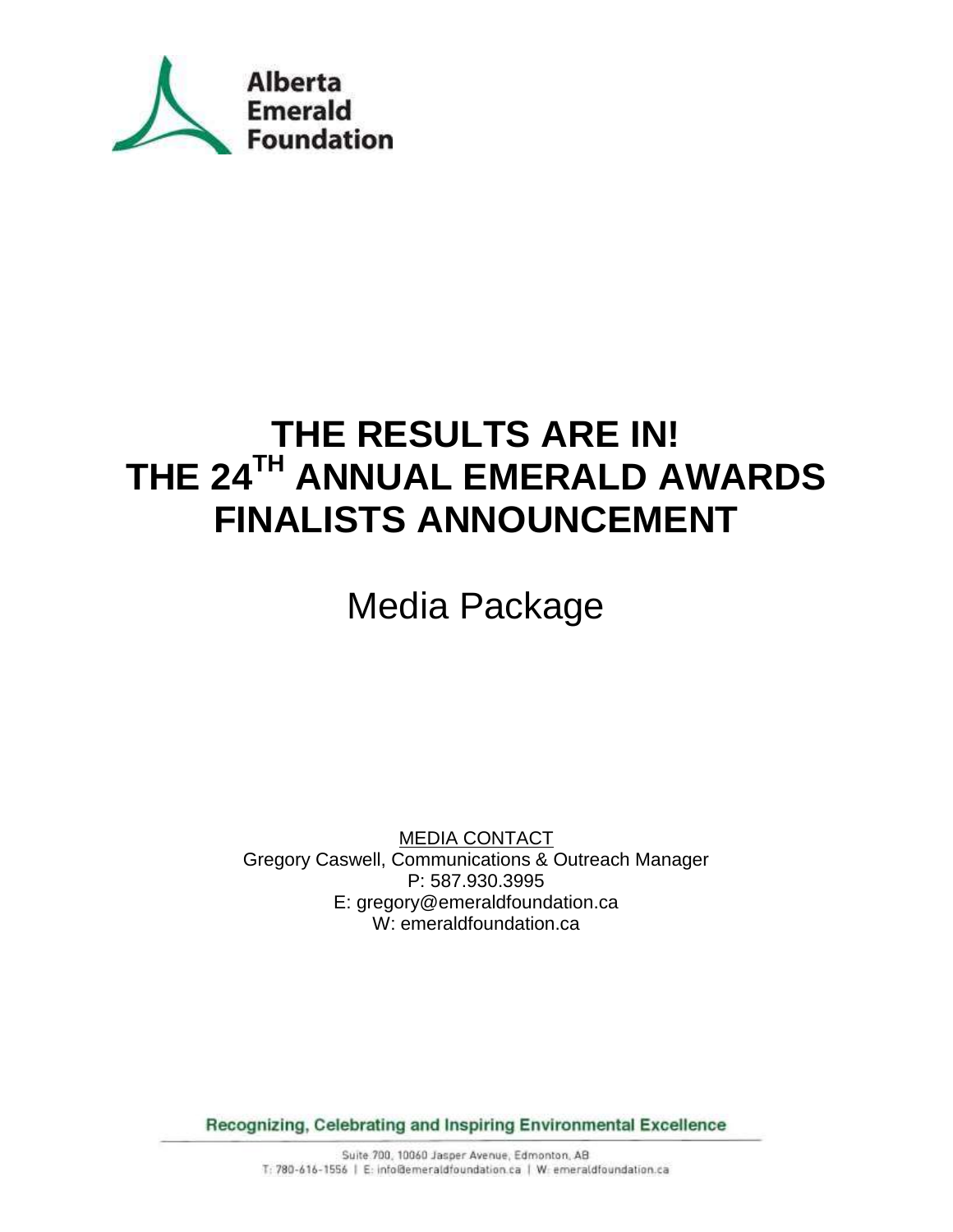

March 27, 2015

### RE: 24<sup>th</sup> Annual Emerald Awards Finalists Media Package

To whom it may concern,

Over the past weeks, our panel of knowledgeable third-party judges have risen to the task of narrowing down the brilliant examples of creativity and environmental dedication that were nominated this year for an Emerald Award to our finalists. We're pleased to announce the projects and initiatives in eight cross-sectoral categories that are one step closer to becoming an Emerald Award recipient.

The Emerald Awards, the only recognition program of its kind in Canada, recognize and celebrate outstanding environmental initiatives undertaken by individuals, not-for-profit associations, large and small corporations, community groups and governments from across Alberta. By elevating their determination and commitment to the environment, Emerald Award recipients and finalists become role models, inspiring positive change in environmental practices.

Enclosed, please find our media release for our announcement of the 24<sup>th</sup> Annual Emerald Awards Finalists, as well as information about the Emerald Awards and the Alberta Emerald Foundation. If you would like to schedule an interview with a member of our Foundation, or past Emerald Awards recipients, please contact me at 587.930.3995 or [gregory@emeraldfoundation.ca.](mailto:gregory@emeraldfoundation.ca)

Thank you.

Gregory Caswell Communications & Outreach Manager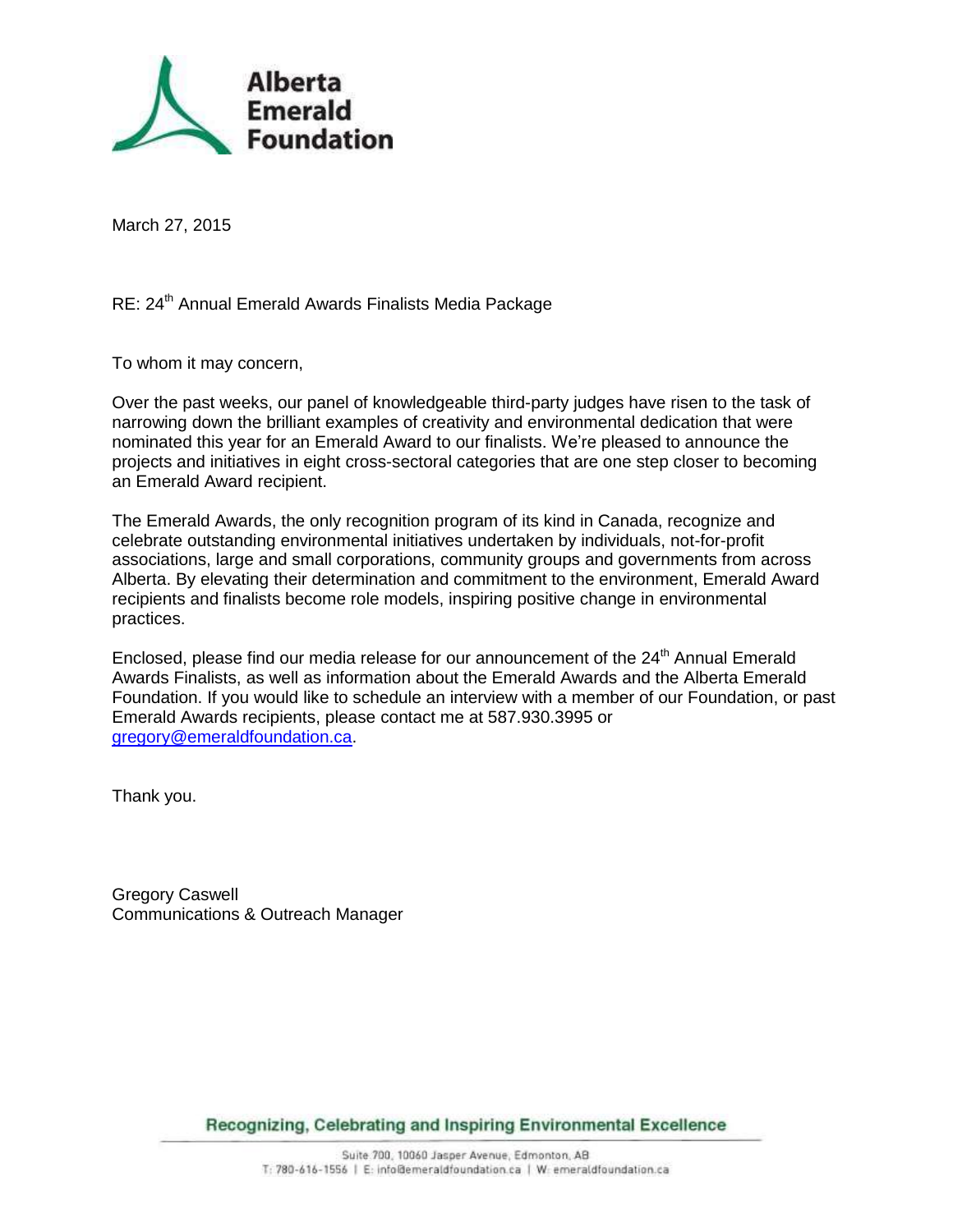

#### *FOR IMMEDIATE RELEASE*

March 27, 2015

## **THE RESULTS ARE IN! FINALISTS FOR THE 24TH ANNUAL EMERALD AWARDS ANNOUNCED**

EDMONTON, AB – "And the finalists for the  $24<sup>th</sup>$  Annual Emerald Awards are..." Today, at Edmonton's City Hall, nominees joined the Alberta Emerald Foundation, its sponsors, volunteers and other members from the local community, to find out who would be taking another step towards receiving the coveted environmental award.

Over the past weeks, a panel of knowledgeable third-party judges with cross-sectoral experience rose to the challenge of narrowing down the brilliant examples of creativity and environmental dedication that were nominated this year for the uniquely-Albertan award. A maximum of three nominees in each of the eight Emerald Award categories has been selected as a finalist. Only one per category will take home the award.

"Every year the Emerald's tell the stories of our most beloved and cherished Albertans, our environmental stewards," says Raquel (Rocky) Feroe, three-year Emerald Award judge. "The Emerald Awards are a great way for anyone with a love for our province to learn from our best."

"We are the only Foundation in the country to recognize the important work of environmental leaders across all sectors," says Alan Ross, Chair of the Board, Alberta Emerald Foundation. "By honouring and elevating the ingenuity, dedication and hard work of these individuals and organizations, we inspire others to follow their example, benefiting all Albertans with a healthier and cleaner environment."

The Emerald Awards recognize and reward outstanding environmental initiatives undertaken by individuals, not-for-profit associations, large and small corporations, community groups and governments from across Alberta. Since 1992, the Emerald Awards has recognized over 450 finalists and 250 recipients demonstrating creative thinking and innovation in environmental management systems, technologies and education programs. The 24th Annual Emerald Awards will be presented on June 4, 2015 at the Citadel Theatre in Edmonton.

The Alberta Emerald Foundation celebrates and showcases environmental leadership in Alberta. In addition to the Emerald Awards, the Alberta Emerald Foundation has developed a number of outreach initiatives, including Emerald Days and the Youth Environmental Engagement Grants program. For more information about the Alberta Emerald Foundation, please visit [www.emeraldfoundation.ca.](http://www.emeraldfoundation.ca/)

-30-

For more information, or to arrange an interview, please contact:

Gregory Caswell Communications & Outreach Manager, Alberta Emerald Foundation E: [gregory@emeraldfoundation.ca](mailto:gregory@emeraldfoundation.ca) P: 587.930.3995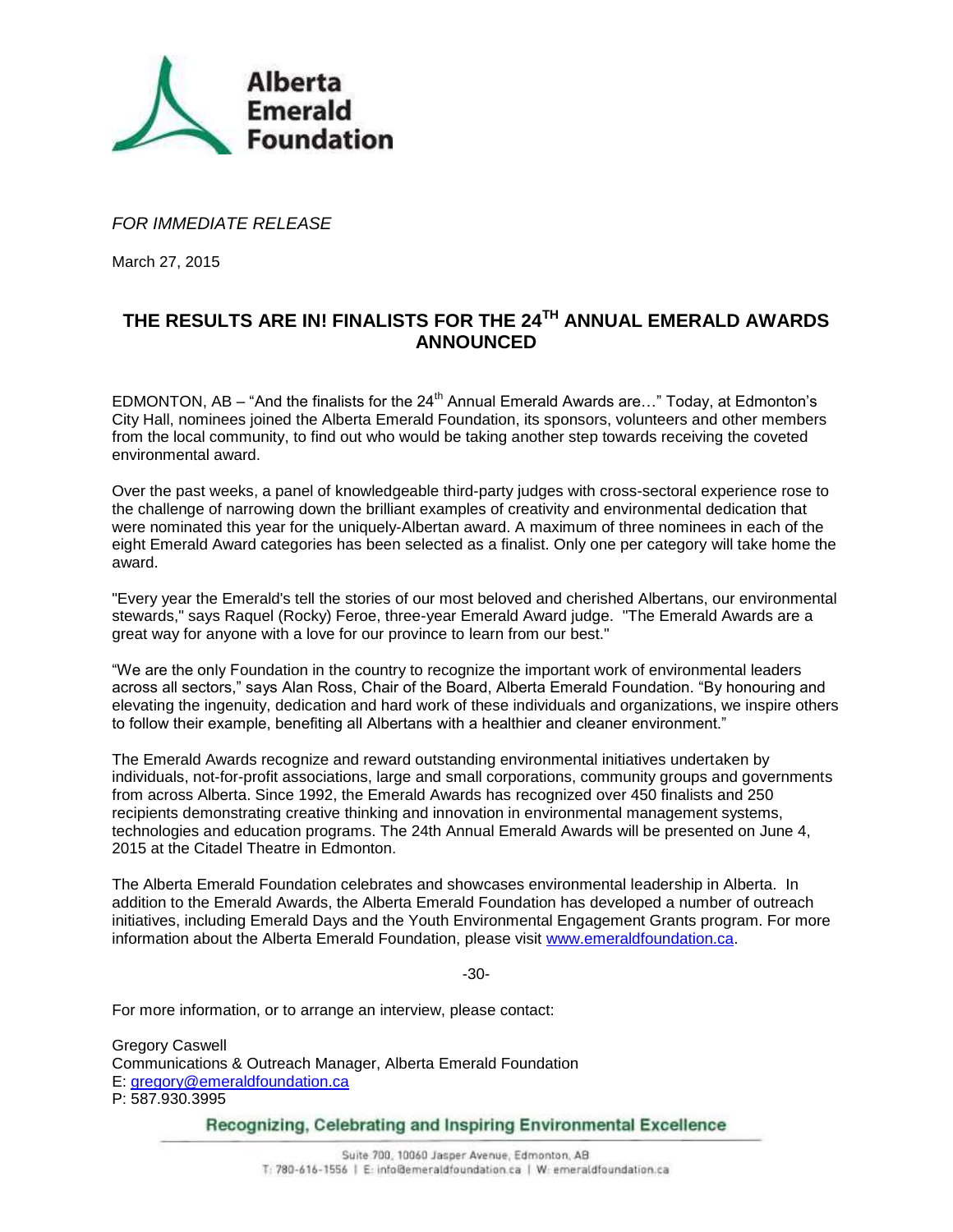

# **ANNOUNCING THE 24TH ANNUAL EMERALD AWARDS FINALISTS (in alphabetical order)**

| <b>Large Business</b>                                                                                                                                                                                                                                                                  | <b>Small Business</b>                                                                                                                                                                                                                                                                                                                 | <b>Public Education &amp; Outreach</b>                                                                                                                                                                                                                                                                                                                                                                                      |
|----------------------------------------------------------------------------------------------------------------------------------------------------------------------------------------------------------------------------------------------------------------------------------------|---------------------------------------------------------------------------------------------------------------------------------------------------------------------------------------------------------------------------------------------------------------------------------------------------------------------------------------|-----------------------------------------------------------------------------------------------------------------------------------------------------------------------------------------------------------------------------------------------------------------------------------------------------------------------------------------------------------------------------------------------------------------------------|
| Mammoet Canada Western Ltd.<br>Edmonton<br>Suncor Energy Inc.<br>Project: Suncor Nikanotee Fen<br>Calgary                                                                                                                                                                              | <b>Circle T Consulting</b><br>Vegreville<br>DIG   Do It Green<br>Calgary                                                                                                                                                                                                                                                              | Centre for Affordable Water and<br><b>Sanitation Technology</b><br>Project: Youth Wavemakers<br>Calgary<br>ConocoPhillips Canada                                                                                                                                                                                                                                                                                            |
| Syncrude Canada Ltd.<br>Project: Sandhill Fen Technical<br><b>Advisory Committee</b><br>Fort McMurray                                                                                                                                                                                  | Verge Premaculture (Rob & Michelle<br>Avis)<br>Calgary                                                                                                                                                                                                                                                                                | Project: Quest/Destination<br>Conservation Program<br>Calgary<br><b>Green Energy Futures</b>                                                                                                                                                                                                                                                                                                                                |
|                                                                                                                                                                                                                                                                                        |                                                                                                                                                                                                                                                                                                                                       | Edmonton                                                                                                                                                                                                                                                                                                                                                                                                                    |
| <b>Education</b>                                                                                                                                                                                                                                                                       | <b>Community Group or Not-for-</b>                                                                                                                                                                                                                                                                                                    | <b>Government Institution</b>                                                                                                                                                                                                                                                                                                                                                                                               |
| Captain Nichola Goddard School<br>Project: Green Commuting Hubs<br>Calgary<br><b>Clandonald School</b><br>Project: Warriors of the Rainbow<br>Clandonald<br><b>Westmount Charter School</b><br>Project: The People for Energy &<br>Environmental Literacy (PEEL)<br>Program<br>Calgary | <b>Profit Association</b><br>Aseniwuche Winewak Nation of<br>Canada<br>Project: Caribou Patrol Program<br>Grande Cache<br><b>Camrose Wildlife and Stewardship</b><br>Society<br>Project: Camrose Wildlife and<br>Greenspace Stewardship Project<br>Camrose<br><b>Fish and Wildlife Crowsnest Pass</b><br><b>Bearsmart</b><br>Bellevue | Presented by ATCO Gas &<br><b>ATCO Electric</b><br>Alberta Environment & Sustainable<br><b>Resource Development</b><br>Project: The Alberta Aquatic Invasive<br>Species Program<br>Edmonton<br>City of Edmonton<br>Project: Designing for wildlife<br>passage in an increasingly<br>fragmented world<br>Edmonton<br>Lacombe County<br>Lacombe County Environmental<br>Management System - Leading from<br>within<br>Lacombe |
| <b>Individual Commitment</b><br>Dr. Bonnie Shapiro<br>Calgary                                                                                                                                                                                                                          |                                                                                                                                                                                                                                                                                                                                       | <b>Emerald Challenge: Water</b><br>Presented by Encana<br>Nature Alberta<br>Project: Living by Water<br>Edmonton<br><b>Trout Unlimited Canada</b><br>Project: Yellow Fish Road<br>Calgary                                                                                                                                                                                                                                   |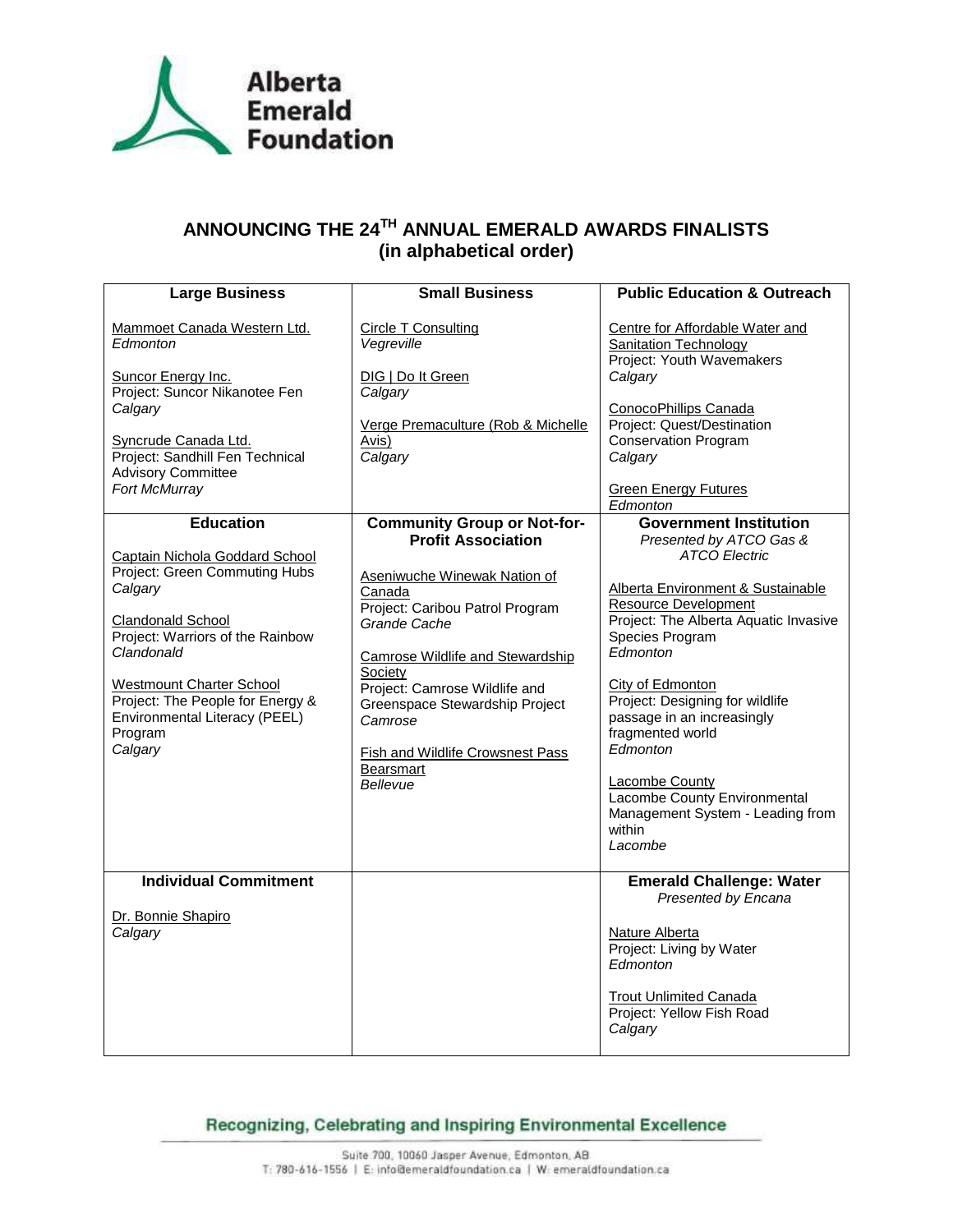

# **Alberta Emerald Foundation at a Glance**

Recognizing, Celebrating and Inspiring Environmental Excellence in Alberta

The Alberta Emerald Foundation, a registered charity operating as a non-profit organization, firmly believes that environmental excellence should be recognized and encouraged to the fullest. By celebrating and promoting environmental achievements, the Alberta Emerald Foundation inspires others to adopt and learn from these outstanding examples.

**Vision:** Alberta Emerald Foundation is a catalyst for inspiring environmental excellence.

**Mission:** Recognizing, celebrating and inspiring environmental excellence.

**We Value:** Recognition of environmental excellence. Communication and collaboration with others. Promotion of environmental attitudinal change. Integrity and credibility of the Foundation.

#### **Why the Emerald?**

The emerald is a metaphor of all that is derived from the earth: it is brilliantly green, precious, beautiful in its natural form, nurtured and protected by nature, resilient and abundant. We treasure it, as we treasure all of the facets of our environment and those who work to preserve it.

#### **The Alberta Emerald Foundation**

The Alberta Emerald Foundation's pre-eminent initiative is the **Emerald Awards** program, which celebrates outstanding achievements by Albertans committed to protecting, preserving, enhancing and sustaining our environment.

The Emerald Awards are the only recognition program of their kind, celebrating environmental achievements at all levels. 2015 will mark the  $24<sup>th</sup>$  Annual Emerald Awards.

While the Emerald Awards are the heart of the Alberta Emerald Foundation, the foundation has introduced other initiatives that complement and enhance the awards, advancing our mission to recognize, celebrate and inspire environmental excellence in Alberta.

#### **Our successes include:**

- Recognition and promotion of over 2,500 examples of environmental excellence and the celebration of over 450 finalists and 250 Emerald Award recipients since 1992.
- Youth Environmental Engagement Grant Program, which launched in 2009 and reaches over 7,000 youth annually.
- Sharing Stories, a communication strategy that raises awareness of the Emerald Awards and its nominees, launched in 2011.
- Launched Emerald Day program in 2012, with events in Grande Prairie, Red Deer and Fort McMurray to date.

#### **For more information about the Alberta Emerald Foundation and its programs, please visit emeraldfoundation.ca.**